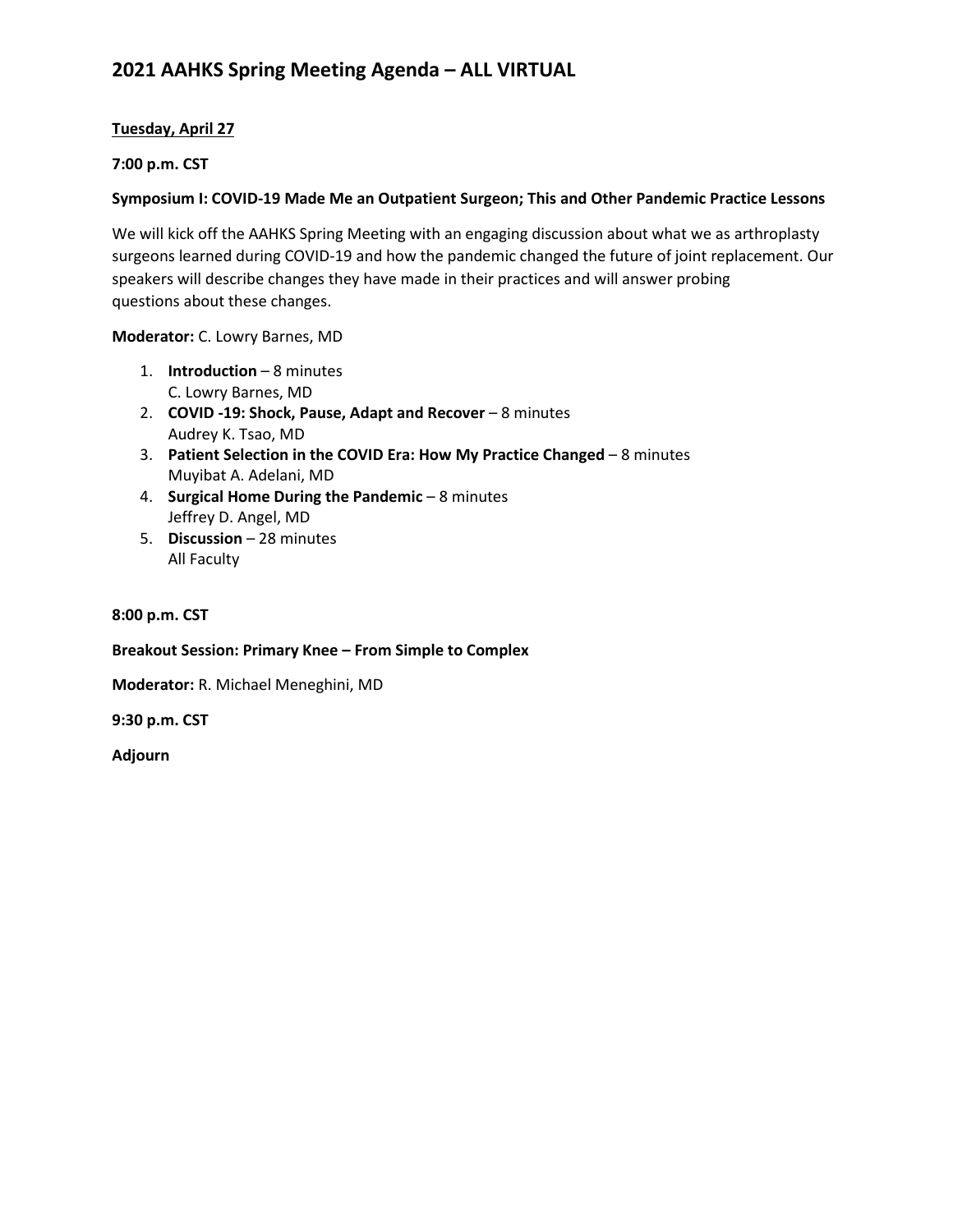# **Tuesday, May 4**

### **7:00 p.m. CST**

### **Symposium II: Periprosthetic Fractures: State-of-the-Art Techniques**

This one-hour symposium will feature a world class faculty that will cover the treatment of periprosthetic fractures of the lower extremity. Indications for internal fixation and revision will be covered for fractures of the hip, distal femur, patella, and tibia. A practical, technique heavy "tips and tricks" approach will be utilized. Ample time for discussion and questions will be available.

### **Moderator:** George J. Haidukewych, MD

- 1. **Introduction**  2 minutes George J. Haidukewych, MD
- 2. **ORIF Femur Fractures Around a Well-Fixed Implant** 7 minutes George J. Haidukewych, MD
- 3. **Revision for Fracture Around a Loose Stem with a Modular Tapered Fluted Stem**  7 minutes David G. Lewallen, MD
- 4. **ORIF Distal Femur Above a Well-Fixed Knee; When I Use a Nail, a Plate, or Both** 7 minutes Frank Liporace, MD
- 5. **Distal Femoral Replacement: Technical Pearls for a Good Result** 7 minutes Scott M. Sporer, MD
- 6. **Fractures of the Patella: Fix, Excise, or Marlex? How I Decide**  7 minutes Craig J. Della Valle, MD
- 7. **Fractures of the Tibial Below a TKA: Revision or ORIF?** 7 minutes George J. Haidukewych, MD
- 8. **Discussion**  15 minutes All Faculty

**8:00 p.m. CST**

#### **Breakout Session: Primary Hip- From Simple to Complex**

**Moderator:** James A. Browne, MD

**9:30 p.m. CST** 

**Adjourn**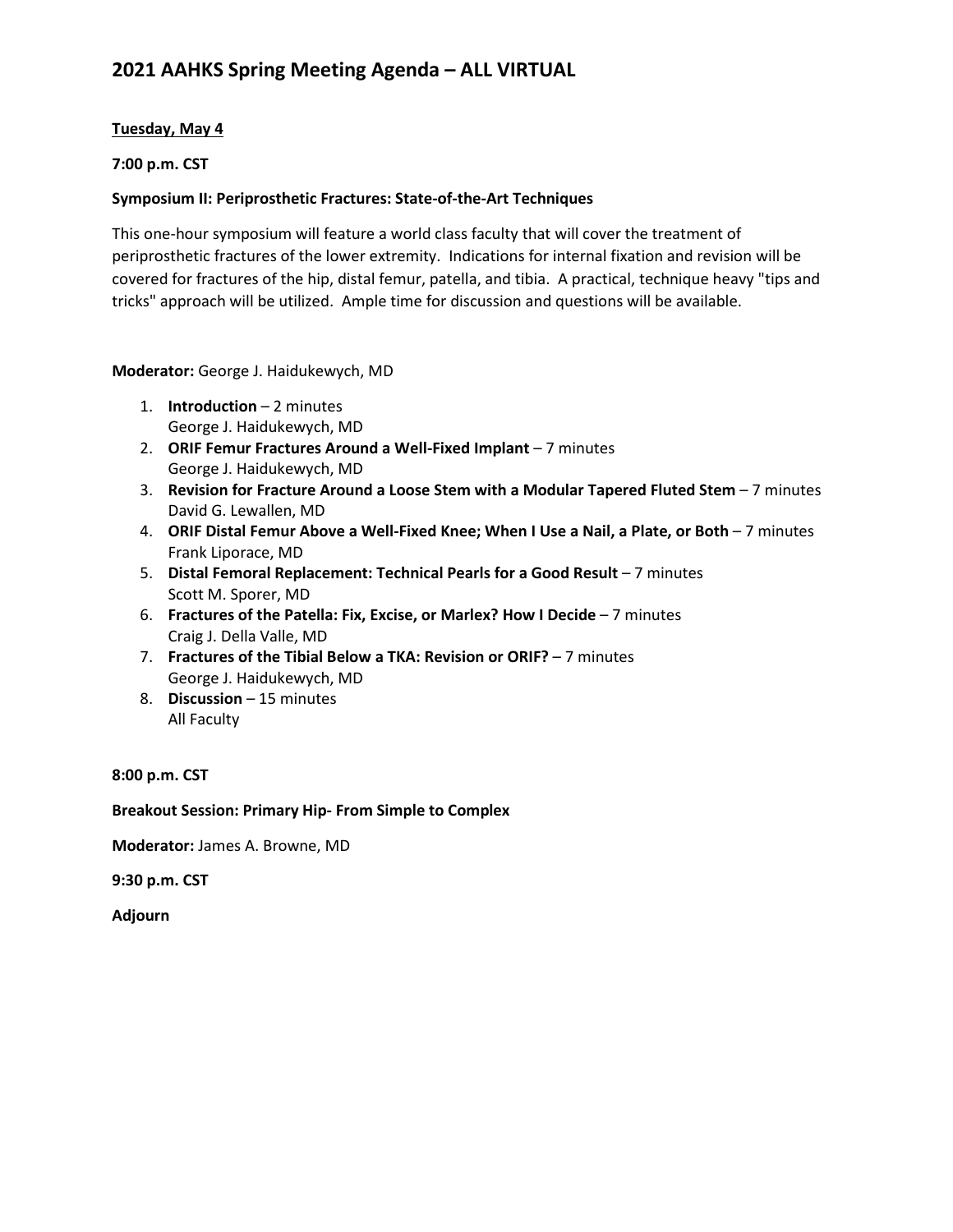# **Tuesday, May 11**

### **7:00 p.m. CST**

### **Symposium III: Uh-Oh: Avoiding Complications and Early Revisions in Arthroplasty**

This symposium will provide the latest information on preventing and treating early complications, revisions, and reoperations in hip and knee arthroplasty in 2021. In particular, the goals are to understand the comprehensive evaluation needed to accurately diagnose and treat periprosthetic femur fractures during total hip arthroplasties, understand the best techniques for preventing and treating postoperative instability during and after hip and knee arthroplasty, and comprehend the literature-based surgical results of patients with acute hip and knee periprosthetic joint infections.

#### **Moderator:** Matthew P. Abdel, MD

- 1. **Introduction**  2 min Matthew P. Abdel, MD
- 2. **Intraoperative Calcar and/or Trochanter Fractures: Now What?**  9 minutes James A. Browne, MD
- 3. **High-risk Patients and Early Dislocations Requiring Revision: Deciding What Construct to Use,**  and How to Perform that Construct Successfully - 9 minutes Douglas E. Padgett, MD
- 4. **Irrigation and Debridement for Acute Hip and Knee PJI: How Should It Be Done?**  9 minutes Bryan D. Springer, MD
- 5. **Flexion Instability: How to Prevent, Diagnose, and Treat** 9 minutes R. Michael Meneghini, MD
- 6. **Discussion**  22 minutes All Faculty

**8:00 p.m. CST**

**Breakout Session: Revision Hip and Knee**

**Moderator:** Bryan D. Springer, MD

**9:30 p.m. CST** 

**Adjourn**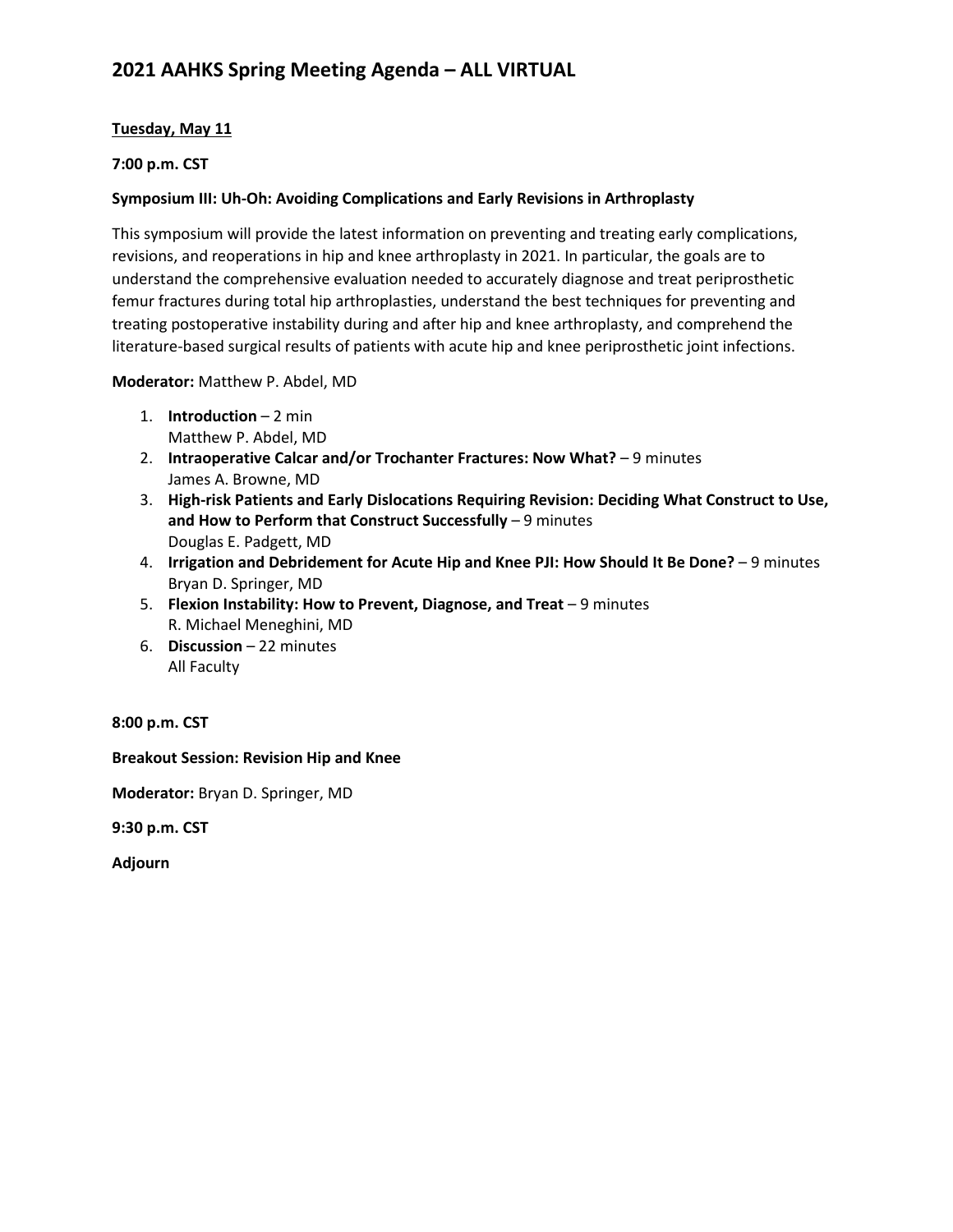

# **Matthew P. Abdel, MD**

Submitted on: 10/07/2020 AAOS: Board or committee member Springer: Publishing royalties, financial or material support Stryker: IP royalties

### **Muyibat A. Adelani, MD**

Submitted on: 04/08/2021 American Association of Hip and Knee Surgeons: Board or committee member Journal of Arthroplasty: Editorial or governing board

### **Jeffery D. Angel, MD**

Submitted on: 04/22/2021 AAOS: Board or committee member Arkansas State Orthopaedic Society: Board or committee member Physician Impact: Unpaid consultant

### **Michael P. Ast, MD**

Submitted on: 01/29/2021 AAOS: Board or committee member American Association of Hip and Knee Surgeons: Board or committee member Conformis: Paid consultant Eastern Orthopaedic Association: Board or committee member Journal of Arthroplasty: Editorial or governing board Journal of Orthopaedic Innovation and Experience: Editorial or governing board OrthAlign: Paid consultant; Stock or stock Options OrthAlign Inc: Paid presenter or speaker OrthAlign, Inc: IP royalties Osso VR: Stock or stock Options Smith & Nephew: Paid consultant; Paid presenter or speaker; Research support Stryker: Paid consultant; Paid presenter or speaker Surgical Care Affiliates: Paid consultant

#### **Matthew S. Austin, MD**

Submitted on: 04/14/2021 AAOS: Board or committee member American Association of Hip and Knee Surgeons: Board or committee member Corin U.S.A.: Paid consultant; Paid presenter or speaker; Stock or stock Options DePuy, A Johnson & Johnson Company: Paid consultant JayPee: Publishing royalties, financial or material support Journal of the American Academy of Orthopaedic Surgeons: Editorial or governing board; Publishing royalties, financial or material support Link Orthopaedics: Paid consultant Zimmer: Research support

**C. Lowry Barnes, MD** Submitted on: 10/07/2020 American Association of Hip and Knee Surgeons: Board or committee member ConforMIS: Research support Corin U.S.A.: Other financial or material support DJO: IP royalties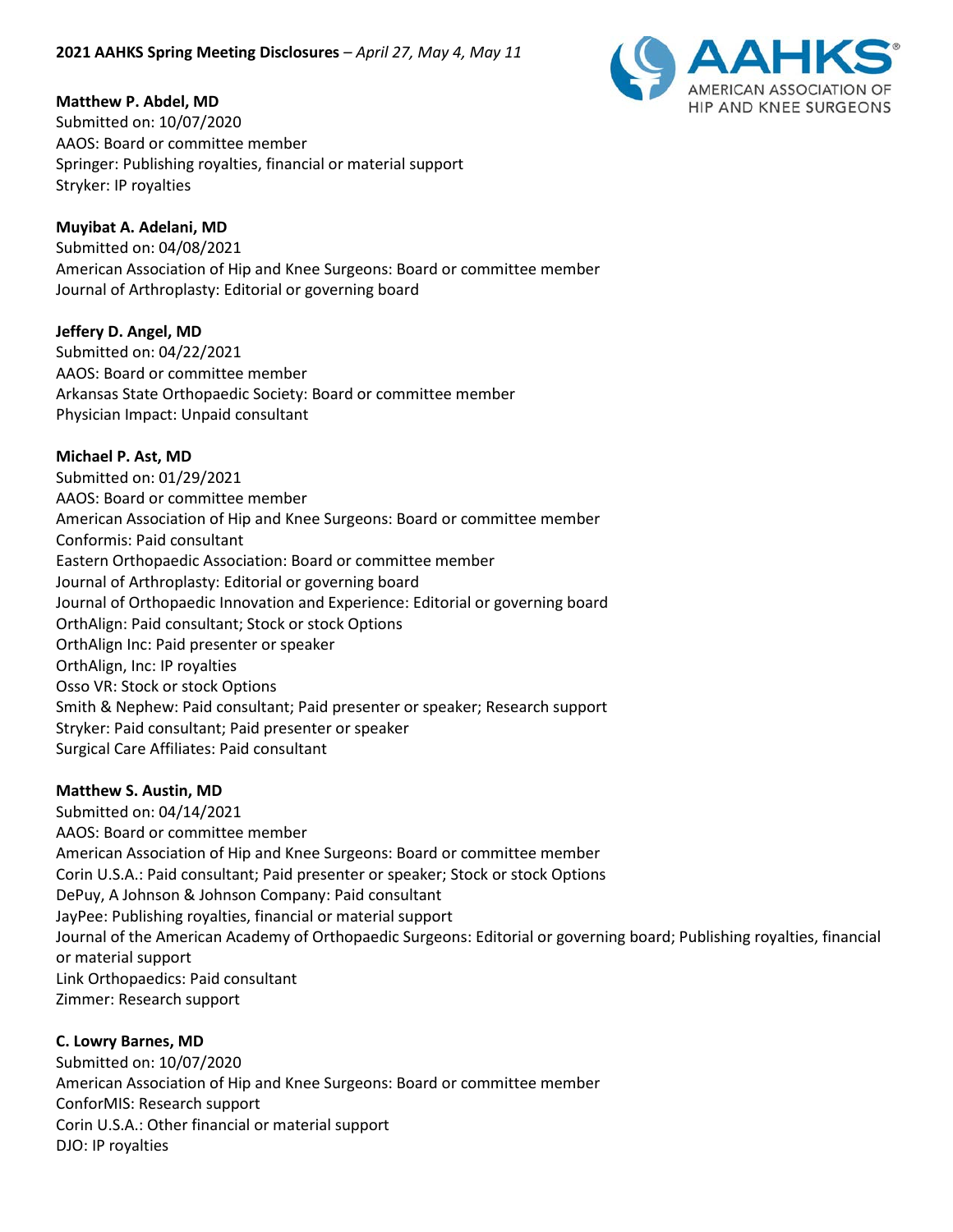HealthTrust: Paid consultant HipKnee Arkansas Foundation: Board or committee member Journal of Arthroplasty: Editorial or governing board JSOA: Editorial or governing board Mid American Orthopaedic Association: Board or committee member None: Unpaid consultant Responsive Risk Solutions: Paid consultant; Stock or stock Options Southern Orthopaedic Association: Board or committee member Zimmer: IP royalties

### **Nicholas A. Bedard, MD**

Submitted on: 06/01/2020 American Association of Hip and Knee Surgeons: Board or committee member DePuy, A Johnson & Johnson Company: Paid consultant Journal of Arthroplasty: Editorial or governing board

### **Michael P. Bolognesi, MD**

Submitted on: 06/02/2020 Acelity: Other financial or material support Amedica: Stock or stock Options; Unpaid consultant American Association of Hip and Knee Surgeons: Board or committee member AOA Omega: Other financial or material support Arthroplasty Today: Editorial or governing board Biomet: Research support DePuy, A Johnson & Johnson Company: Research support Eastern Orthopaedic Association: Board or committee member Exactech, Inc: Research support Journal of Arthroplasty: Editorial or governing board KCI: Research support Smith & Nephew: Other financial or material support TJO: IP royalties; Paid presenter or speaker; Stock or stock Options Zimmer: IP royalties; Paid presenter or speaker; Research support

#### **James A. Browne, MD**

Submitted on: 10/05/2020 American Association of Hip and Knee Surgeons: Board or committee member American Joint Replacement Registry (AAOS): Board or committee member DJ Orthopaedics: IP royalties; Paid consultant Journal of Arthroplasty: Editorial or governing board; Publishing royalties, financial or material support Journal of Bone and Joint Surgery - American: Publishing royalties, financial or material support OsteoRemedies: Paid consultant Radlink: Stock or stock Options Saunders/Mosby-Elsevier: Publishing royalties, financial or material support Southern Orthopaedic Association: Board or committee member

#### **Cory L. Calendine, MD**

Submitted on: 03/23/2021 American Association of Hip and Knee Surgeons: Board or committee member Arthroplasty Today: Editorial or governing board Journal of Arthroplasty: Editorial or governing board Journal of Orthopaedic Experience and Innovation: Editorial or governing board

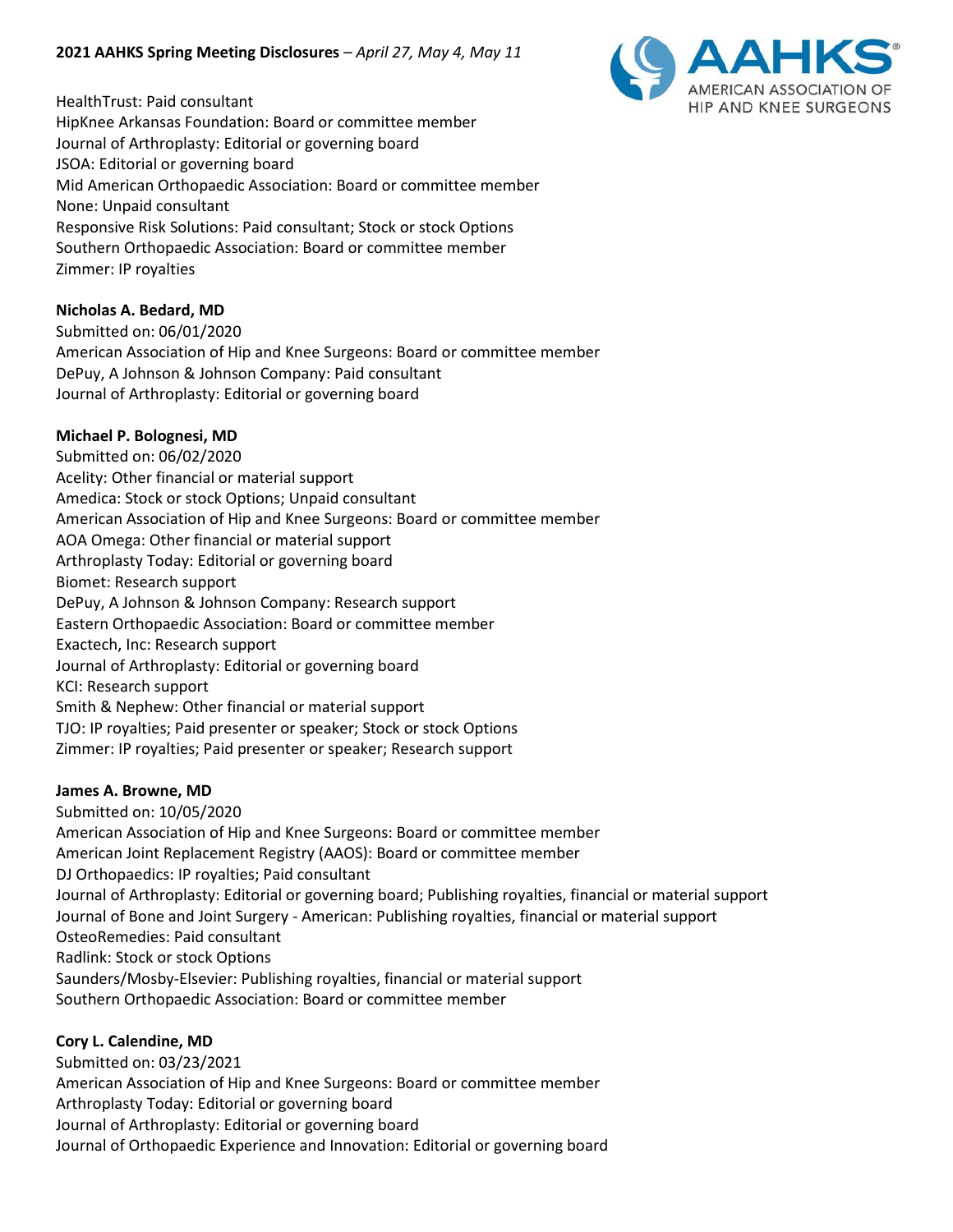Stryker: Paid consultant Tennessee Orthopaedic Society: Board or committee member



#### **Antonia F. Chen, MD, MBA**

Submitted on: 04/08/2021 3M: Paid consultant AAOS: Board or committee member AJRR: Board or committee member American Association of Hip and Knee Surgeons: Board or committee member Avanos: Paid consultant bOne: Paid consultant; Stock or stock Options Clinical Orthopaedics and Related Research: Editorial or governing board Convatec: Paid consultant Ethicon: Paid consultant European Knee Association: Board or committee member GLG: Paid consultant Graftworx: Stock or stock Options Guidepoint: Paid consultant Heraeus: Paid consultant Hyalex: Stock or stock Options Irrimax: Paid consultant; Stock or stock Options Joint Purification Systems: Stock or stock Options Journal of Arthroplasty: Editorial or governing board Journal of Bone & Joint Infection: Editorial or governing board Journal of Bone and Joint Surgery - American: Editorial or governing board Journal of Orthopaedic Research: Editorial or governing board Knee Surgery, Sports Traumatology, Arthroscopy: Editorial or governing board Pfizer: Paid consultant PhagoMed: Paid consultant Sectra: Research support SLACK Incorporated: Publishing royalties, financial or material support Sonoran: Stock or stock Options Stryker: Paid consultant UpToDate: Publishing royalties, financial or material support

#### **Cara A. Cipriano, MD, MSc**

Submitted on: 09/16/2020 DePuy, A Johnson & Johnson Company: Paid consultant Fellows Online COVID-19 AAHKS Learning (FOCAL) of AAHKS: Board or committee member Link Orthopaedics: Paid consultant Musculoskeletal Tumor Society: Board or committee member Women In Arthroplasty Committee of AAHKS: Board or committee member

# **Anna R. Cohen-Rosenblum, MD**

Submitted on: 04/09/2021 American Association of Hip and Knee Surgeons: Board or committee member Arthroplasty Today: Editorial or governing board Journal of Arthroplasty: Editorial or governing board Journal of Bone and Joint Surgery - American: Publishing royalties, financial or material support Ruth Jackson Orthopaedic Society: Board or committee member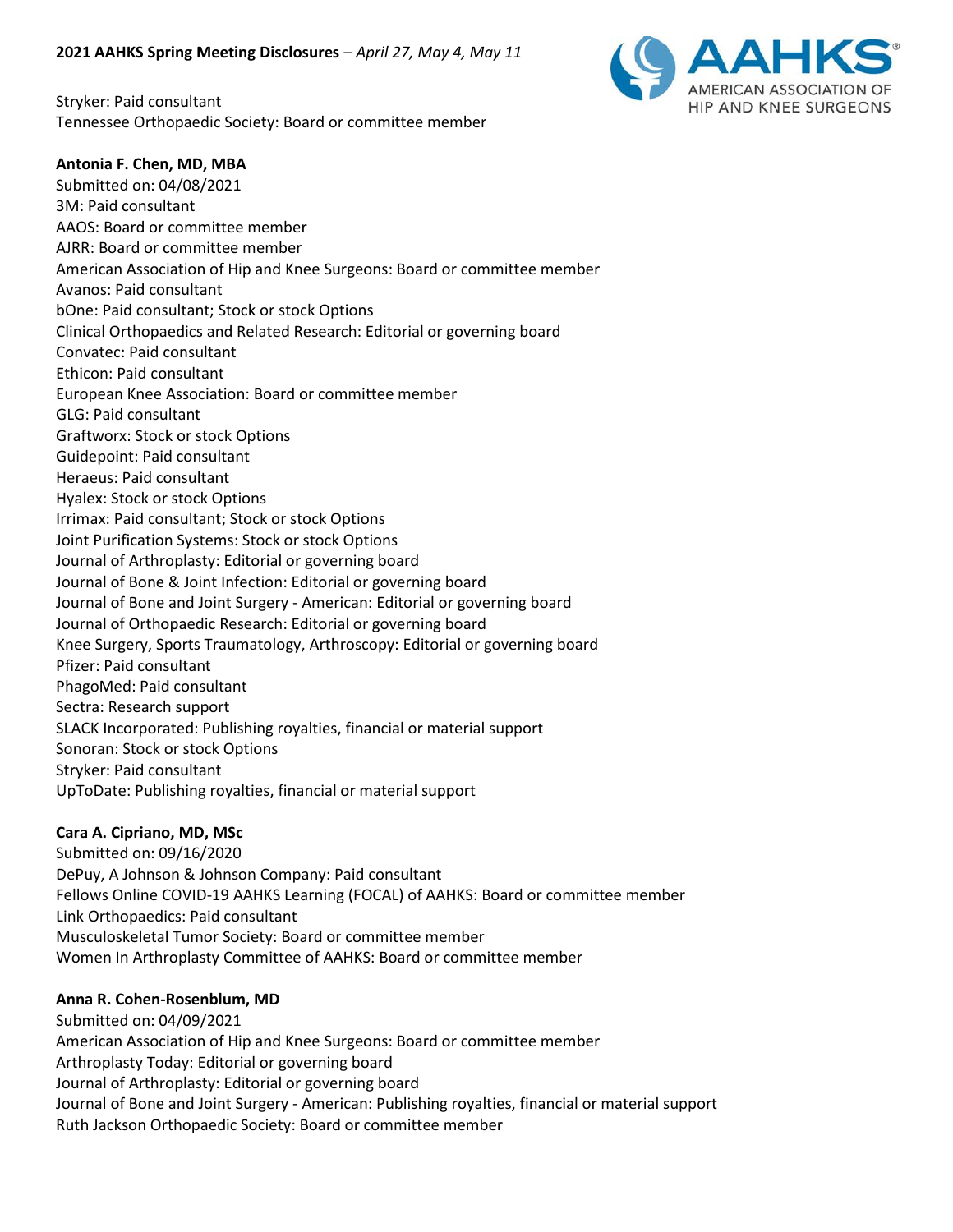

### **Brian M. Culp, MD**

Submitted on: 04/01/2021 American Association of Hip and Knee Surgeons: Board or committee member Intellijoint: Paid consultant; Stock or stock Options Johnson & Johnson: Paid consultant Magnifi group: Paid presenter or speaker Medacta: Paid consultant Smith & Nephew: Paid consultant

### **Brian M. Curtin, MD, MS**

Submitted on: 04/12/2021 American Association of Hip and Knee Surgeons: Board or committee member American Joint Replacement Registry Review Commission: Board or committee member Biomet: Paid consultant CareStream: Paid consultant Clinical Orthopaedics and Related Research: Editorial or governing board DePuy, A Johnson & Johnson Company: Paid presenter or speaker European Journal of Orthopaedic Surgery and Traumatology: Editorial or governing board International Congress for Joint Reconstruction: Board or committee member Johnson & Johnson: Paid consultant Journal of Arthroplasty: Editorial or governing board Orthopedics: Editorial or governing board Springer: Publishing royalties, financial or material support Stryker: Paid consultant

#### **Craig J. Della Valle, MD**

Submitted on: 03/12/2021 American Association of Hip and Knee Surgeons: Board or committee member Arthritis Foundation: Board or committee member DePuy, A Johnson & Johnson Company: Paid consultant Knee Society: Board or committee member Orthopedics Today: Editorial or governing board Orthophor and Surgiphor: Stock or stock Options Parvizi Surgical Innovations: Stock or stock Options SLACK Incorporated: Editorial or governing board; Publishing royalties, financial or material support Smith & Nephew: IP royalties; Paid consultant; Research support Stryker: Research support Wolters Kluwer Health - Lippincott Williams & Wilkins: Publishing royalties, financial or material support Zimmer: IP royalties; Paid consultant; Research support

# **Douglas A. Dennis, MD**

Submitted on: 04/27/2021 Clinical Orthopaedics and Related Research: Editorial or governing board Corin U.S.A.: Paid consultant; Paid presenter or speaker; Stock or stock Options DePuy, A Johnson & Johnson Company: IP royalties; Paid consultant; Paid presenter or speaker DePuy, A Johnson & Johnson Company, Porter Adventist Hospital: Research support Joint Vue: Stock or stock Options Journal of Arthroplasty: Editorial or governing board Journal of Bone and Joint Surgery - American: Editorial or governing board Orthopedics Today: Editorial or governing board Wolters Kluwer Health - Lippincott Williams & Wilkins: Publishing royalties, financial or material support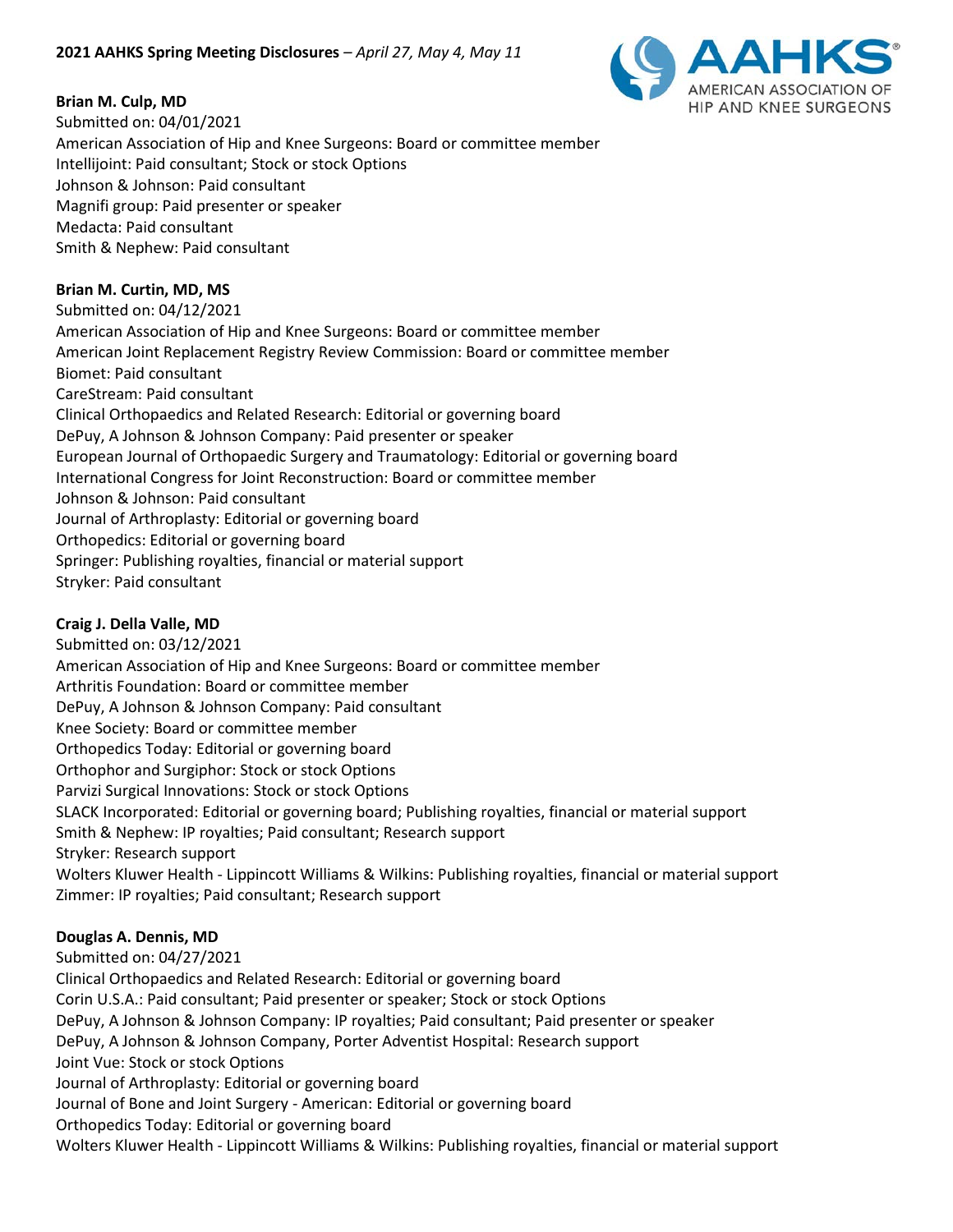

### **Yale A. Fillingham, MD**

Submitted on: 03/19/2021 AAOS: Board or committee member American Association of Hip and Knee Surgeons: Board or committee member Exactech, Inc: IP royalties; Paid consultant Johnson & Johnson: Paid consultant Medacta: IP royalties; Paid consultant Parvizi Surgical Innovations: Stock or stock Options Saunders/Mosby-Elsevier: Publishing royalties, financial or material support

### **Nicholas B. Frisch, MD, MBA**

Submitted on: 10/06/2020 Advanced Orthopaedic Specialties: Stock or stock Options American Association of Hip and Knee Surgeons: Board or committee member Don Joy: Research support PeerWell: Stock or stock Options Smithfield Surgical Partners: Stock or stock Options Zimmer: Paid consultant; Paid presenter or speaker; Research support

### **Gregory J. Golladay, MD**

Submitted on: 04/02/2021 American Association of Hip and Knee Surgeons: Board or committee member Arthroplasty Today: Editorial or governing board; Publishing royalties, financial or material support Journal of Arthroplasty: Editorial or governing board KCI: Research support Orthosensor: Paid consultant; Research support Orthosensor, Inc: IP royalties Orthosensor, Inc.: Paid presenter or speaker; Stock or stock Options Virginia Orthopaedic Society: Board or committee member

#### **George J. Haidukewych, MD**

Submitted on: 04/06/2021 AAOS: Board or committee member Biomet: IP royalties; Paid consultant Conformis: Paid consultant DePuy, A Johnson & Johnson Company: IP royalties; Paid consultant Hip Society: Board or committee member Journal of Orthopedic Trauma: Editorial or governing board Revision Technologies, Orthopediatrics: Stock or stock Options Synthes: Other financial or material support; Paid consultant

#### **William G. Hamilton, MD**

Submitted on: 04/14/2021 Biomet: Research support DePuy, A Johnson & Johnson Company: IP royalties; Paid consultant; Paid presenter or speaker; Research support Inova Health Care Services: Research support Total Joint Orthopedics: IP royalties; Paid consultant

# **Victor Hugo Hernandez, MD, MS**

Submitted on: 06/02/2020 American Association of Hip and Knee Surgeons: Board or committee member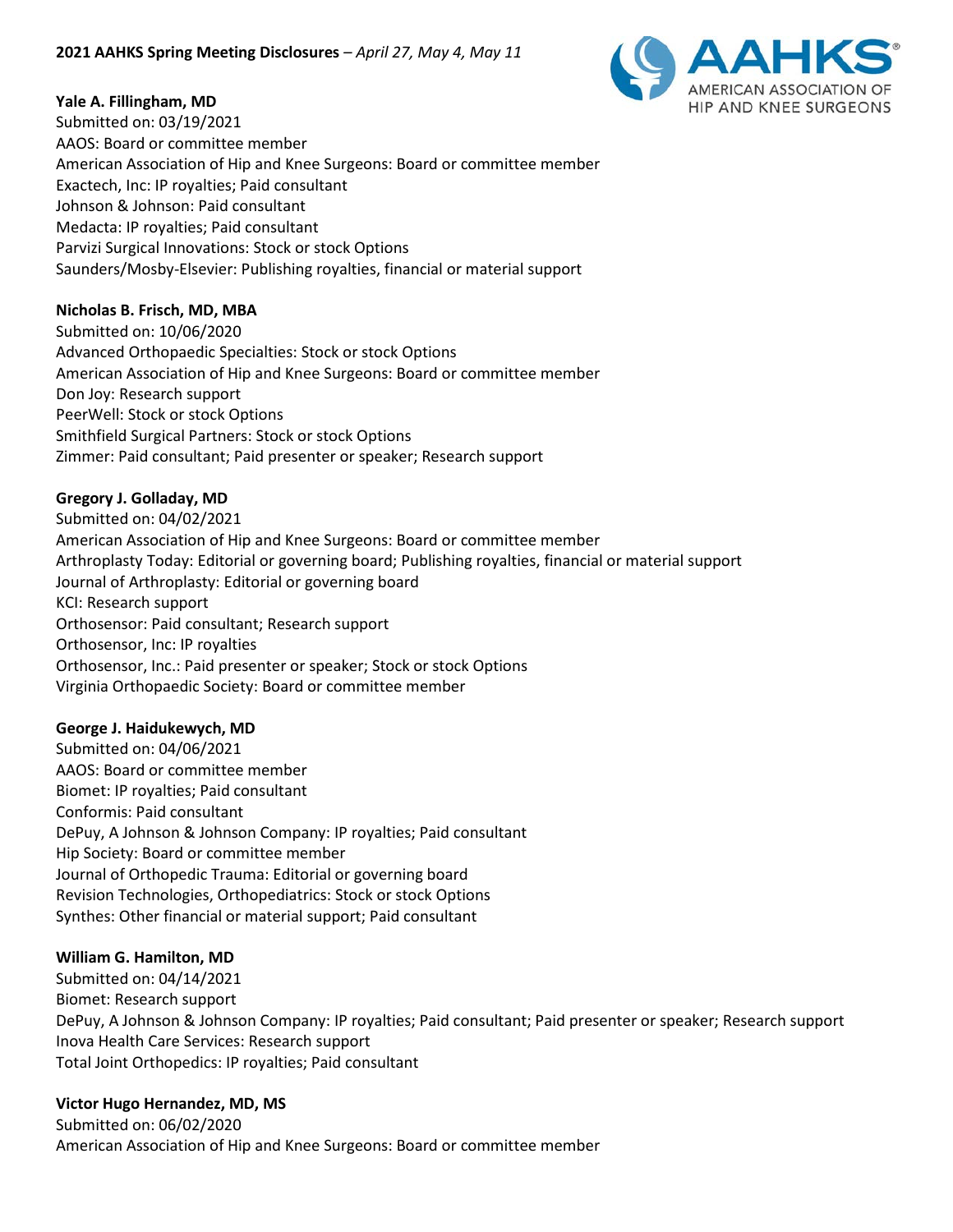

Consensus orthopedics: Paid consultant Eli Lilly: Paid consultant Orthodevelopment: Paid consultant Pfizer: Paid consultant Stryker: Paid consultant

#### **James I. Huddleston, MD**

Submitted on: 10/10/2020 AAOS: Board or committee member American Association of Hip and Knee Surgeons: Board or committee member Apple: Research support Biomet: Paid consultant; Research support CMS/Yale CORE: Paid consultant Corin U.S.A.: Paid consultant; Paid presenter or speaker; Research support; Stock or stock Options Exactech, Inc: IP royalties; Paid consultant; Paid presenter or speaker Journal of Arthroplasty: Editorial or governing board Knee Society: Board or committee member Porosteon: Stock or stock Options Wolters Kluwer: IP royalties Wolters Kluwer Health - Lippincott Williams & Wilkins: Publishing royalties, financial or material support Zimmer: Paid consultant; Paid presenter or speaker; Research support

#### **Michael H. Huo, MD**

Submitted on: 10/07/2020 American Association of Hip and Knee Surgeons: Board or committee member AO Foundation: Paid consultant B-One Orthopedics: Paid consultant Implantcast: Paid consultant

#### **Richard Iorio, MD**

Submitted on: 11/26/2020 American Association of Hip and Knee Surgeons: Board or committee member Bulletin of the Hospital for Joint Disease: Editorial or governing board Clinical Orthopaedics and Related Research: Editorial or governing board Covina: Stock or stock Options Force Therapeutics: Stock or stock Options Hip Society: Board or committee member JBJS Reviews: Editorial or governing board Johnson & Johnson: Paid consultant Journal of Arthroplasty: Editorial or governing board Journal of Bone and Joint Surgery - American: Editorial or governing board Journal of the American Academy of Orthopaedic Surgeons: Editorial or governing board MedTel: Paid consultant; Stock or stock Options Muve Health: Stock or stock Options Pacira: Paid consultant Recro Pharma: Paid consultant Wellbe: Stock or stock Options

#### **Rina Jain, MD, FRCSC**

Submitted on: 10/07/2020 American Association of Hip and Knee Surgeons: Board or committee member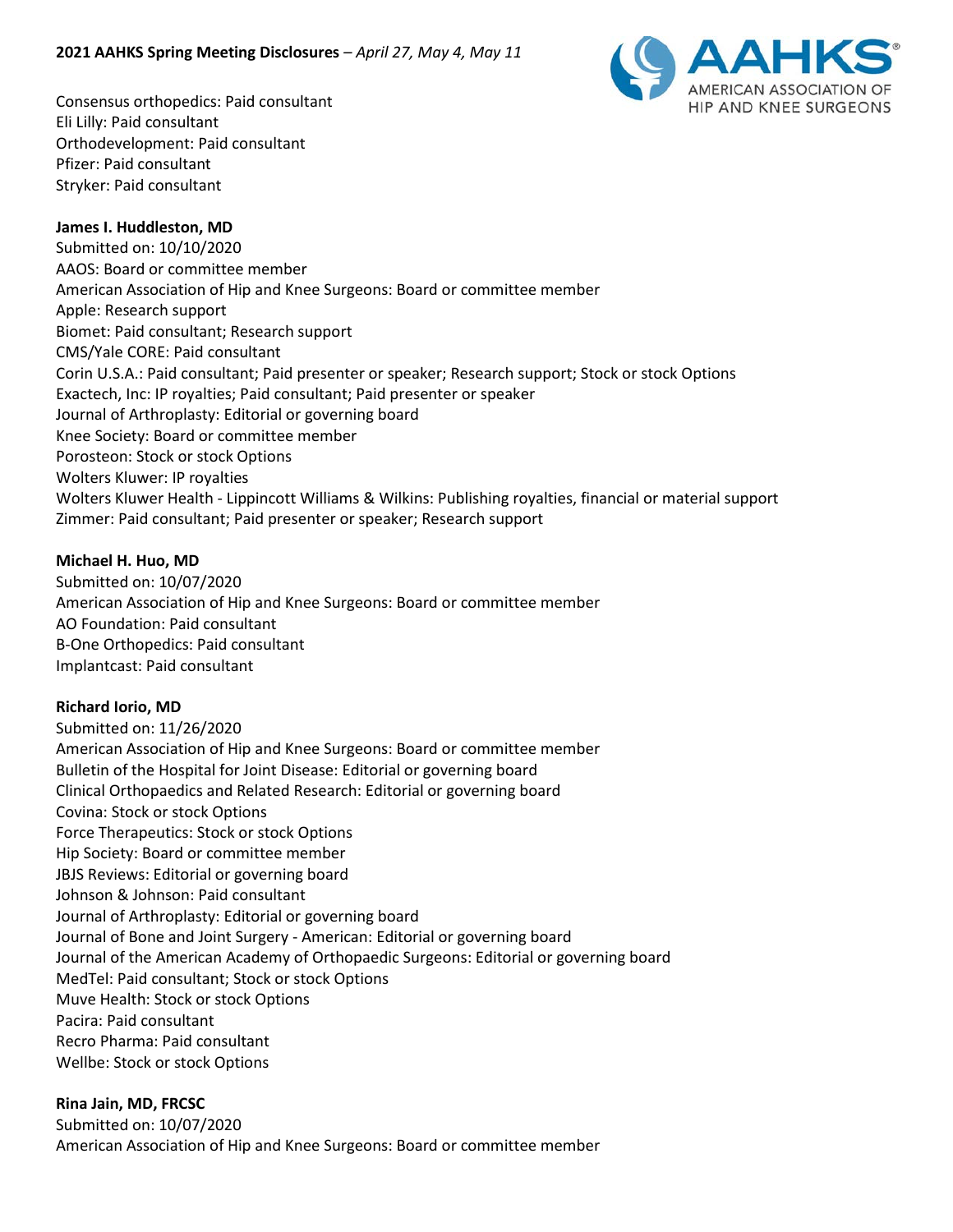

#### **David S. Jevsevar, MD, MBA**

Submitted on: 11/13/2020 American Association of Hip and Knee Surgeons: Board or committee member DePuy, A Johnson & Johnson Company: Research support Medscape: Publishing royalties, financial or material support

#### **William A. Jiranek, MD**

Submitted on: 06/15/2020 American Association of Hip and Knee Surgeons: Board or committee member Biomech Holdings LLC: Stock or stock Options DePuy, A Johnson & Johnson Company: IP royalties; Paid consultant Hip Society: Board or committee member

#### **James A. Keeney, MD**

Submitted on: 10/20/2020 American Association of Hip and Knee Surgeons: Board or committee member American Orthopaedic Association: Board or committee member DePuy, A Johnson & Johnson Company: Paid consultant Flexion Therapeutics: Paid consultant Heron Therapeutics: Paid consultant Journal of Hip Surgery: Editorial or governing board Journal of Knee Surgery: Editorial or governing board Mid-American Orthopaedic Association: Board or committee member Missouri State Orthopaedic Association: Board or committee member Orthopedics: Editorial or governing board

#### **Chad A. Krueger, MD**

Submitted on: 10/31/2020 AAOS: Board or committee member American Association of Hip and Knee Surgeons: Board or committee member Journal of Arthroplasty: Editorial or governing board

#### **Claudette M. Lajam, MD**

Submitted on: 04/14/2021 AAOS: Board or committee member Clinical Orthopaedics and Related Research: Editorial or governing board FundamentalVR: Unpaid consultant HJD Bulletin: Editorial or governing board Journal of Arthroplasty: Editorial or governing board Pfizer: Employee

#### **Jeffrey K. Lange, MD**

Submitted on: 06/08/2020 American Association of Hip and Knee Surgeons: Board or committee member

#### **Brett R. Levine, MD, MS**

Submitted on: 04/14/2021 AAOS: Board or committee member American Association of Hip and Knee Surgeons: Board or committee member Arthroplasty Today: Editorial or governing board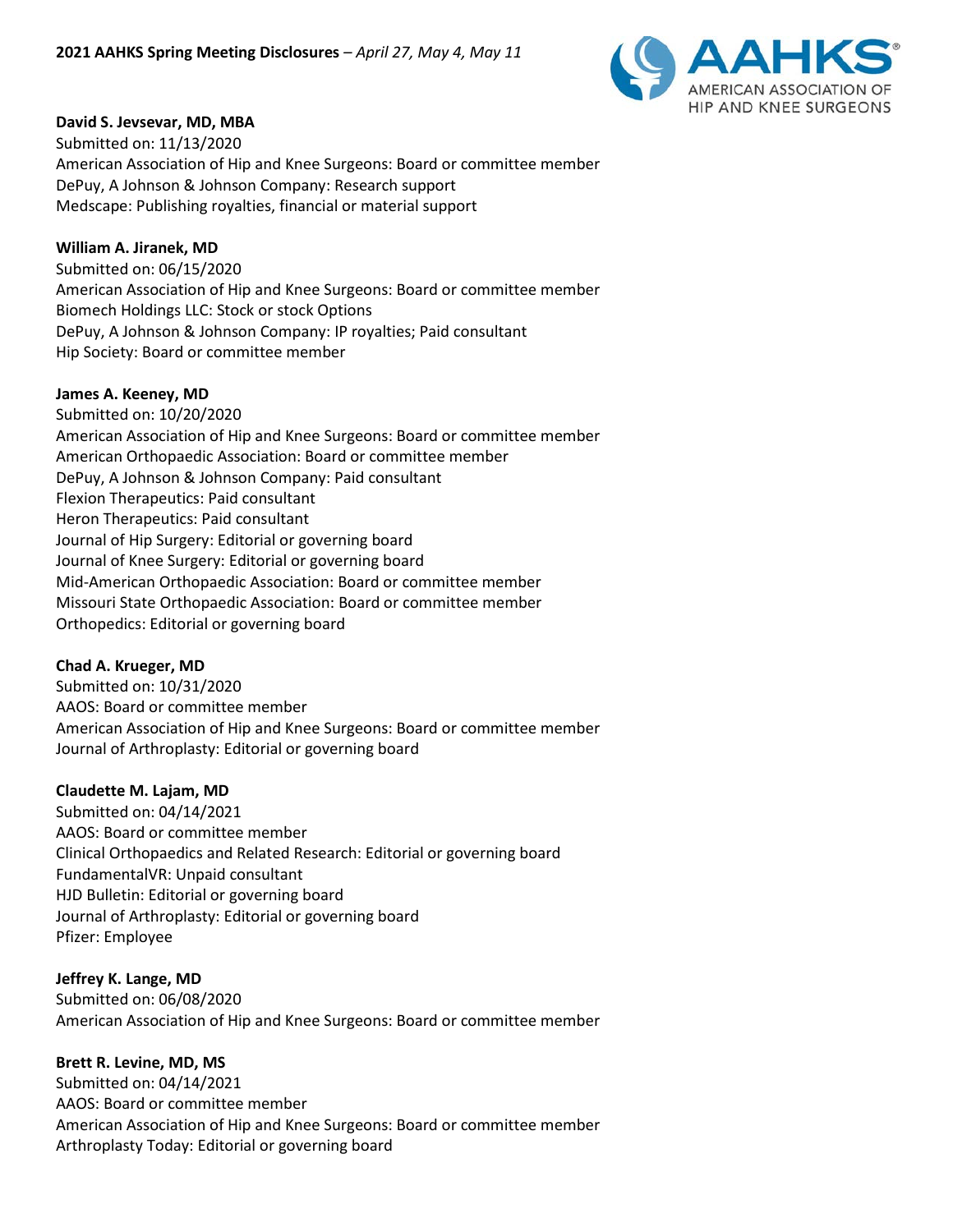

Elsevier: Editorial or governing board Exactech, Inc: Paid consultant Human kinetics: Editorial or governing board Link Orthopaedics: Paid consultant Merete: Paid consultant SLACK Incorporated: Editorial or governing board Zimmer: Research support

# **David G. Lewallen, MD**

Submitted on: 06/01/2020 Acuitive Technologies: Stock or stock Options American Joint Replacement Registry: Board or committee member Corin U.S.A.: Research support Ketai Medical Devices: Stock or stock Options Orthopaedic Research and Education Foundation: Board or committee member Zimmer Biomet: IP royalties; Paid consultant

# **Jay R. Lieberman, MD**

Submitted on: 04/13/2021 AAOS: Board or committee member DePuy, A Johnson & Johnson Company: IP royalties; Paid consultant Hip Innovation Technology: Stock or stock Options Hip Society: Board or committee member Musculoskeletal Transplant Foundation: Board or committee member Saunders/Mosby-Elsevier: Publishing royalties, financial or material support Western Orthopaedic Association: Board or committee member

# **Frank Liporace, MD**

Submitted on: 02/03/2021 AO: Unpaid consultant Biomet: IP royalties; Paid consultant; Paid presenter or speaker; Research support Synthes: Paid consultant; Paid presenter or speaker Wright Medical Technology, Inc.: IP royalties; Research support

#### **Adolph V. Lombardi, MD**

Submitted on: 04/01/2021 Central Ohio Orthopaedic Management Company: Board or committee member Clinical Orthopaedics and Related Research: Editorial or governing board Current Concepts in Joint Replacement: Board or committee member Elute, Inc.: Stock or stock Options Hip Society: Board or committee member Innomed: IP royalties Joint Development Corporation: Stock or stock Options Journal of Arthroplasty: Editorial or governing board Journal of Bone and Joint Surgery - American: Editorial or governing board Journal of Orthopaedics and Traumatology: Editorial or governing board Journal of the American Academy of Orthopaedic Surgeons: Editorial or governing board Knee: Editorial or governing board Knee Society: Board or committee member Operation Walk USA: Board or committee member Parvizi Surgical Innovation: Stock or stock Options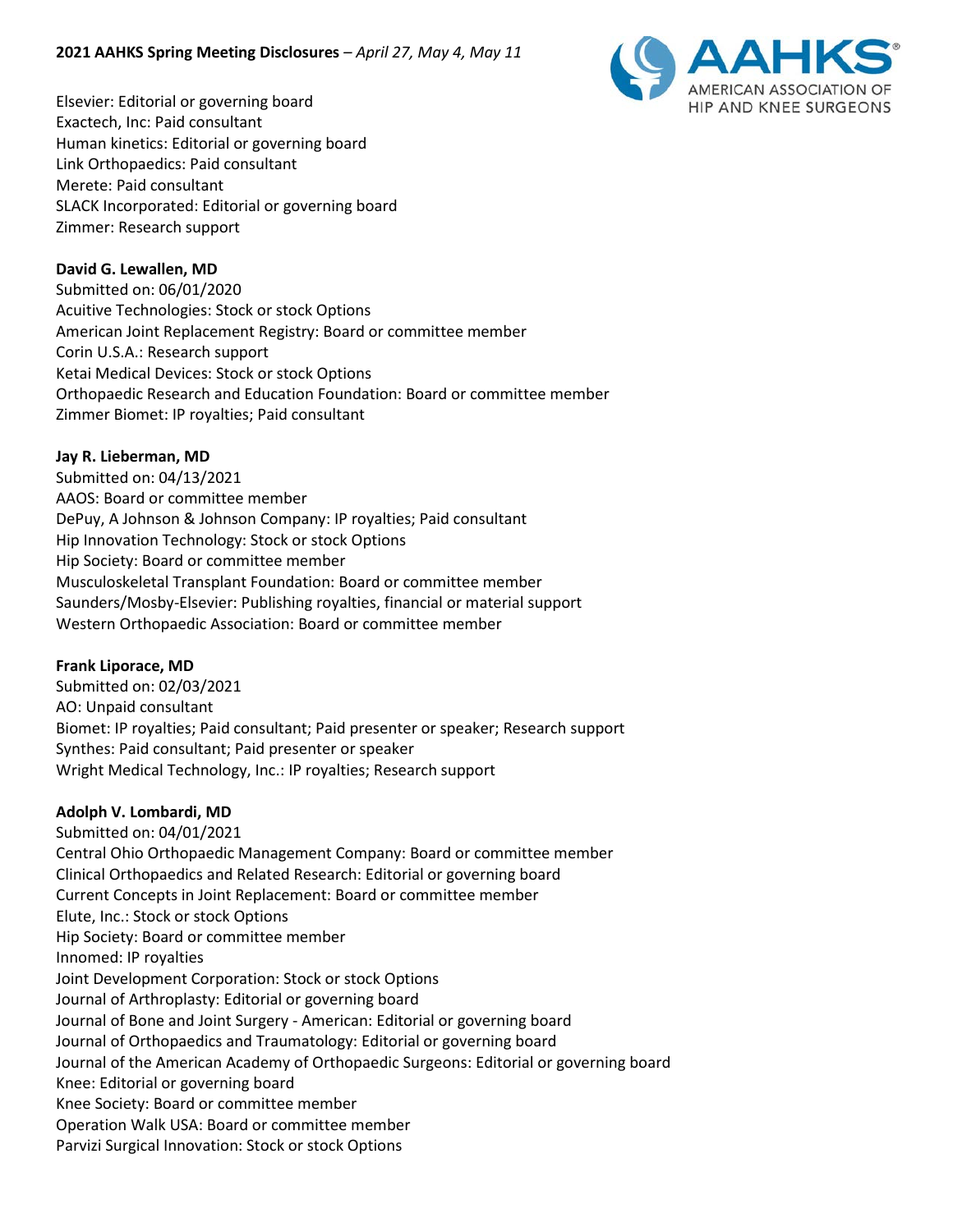

Prescribe Fit: Stock or stock Options SPR Therapeutics, LLC: Stock or stock Options Surgical Technology International: Editorial or governing board VuMedi: Stock or stock Options Zimmer Biomet: IP royalties; Paid consultant; Research support

#### **Jess H. Lonner, MD**

Submitted on: 11/18/2020 American Association of Hip and Knee Surgeons: Board or committee member Biomet: IP royalties; Paid presenter or speaker Force Therapeutics: Paid consultant; Research support; Stock or stock Options Proteonova: Stock or stock Options Saunders/Mosby-Elsevier: Publishing royalties, financial or material support Smith & Nephew: IP royalties; Paid consultant; Paid presenter or speaker; Research support Springer: Publishing royalties, financial or material support Wolters Kluwer Health - Lippincott Williams & Wilkins: Publishing royalties, financial or material support Zimmer: IP royalties; Paid presenter or speaker Zimmer Biomet: Paid consultant; Research support

**Natalie R. Loper, BA** (This individual reported nothing to disclose); Submitted on: 06/15/2020

#### **David W. Manning, MD**

Submitted on: 07/28/2020 Biomet: IP royalties Medacta: Paid presenter or speaker Medacta USA: Paid consultant

#### **R. Michael Meneghini, MD**

Submitted on: 04/13/2021 American Association of Hip and Knee Surgeons: Board or committee member DJ Orthopaedics: IP royalties; Paid consultant Emovi: Stock or stock Options Hip Society: Board or committee member International Congress for Joint Reconstruction: Board or committee member Journal of Arthroplasty: Editorial or governing board KCI: Paid consultant Kinamed: Paid consultant Knee Society: Board or committee member Orthopedics Today: Editorial or governing board Osteoremedies: IP royalties; Paid consultant

#### **Robert M. Molloy, MD**

Submitted on: 06/25/2020 American Association of Hip and Knee Surgeons: Board or committee member Stryker: Paid consultant; Paid presenter or speaker; Research support Zimmer: Research support

# **Joseph T. Moskal, MD, FACS**

Submitted on: 04/23/2021 AAOS: Board or committee member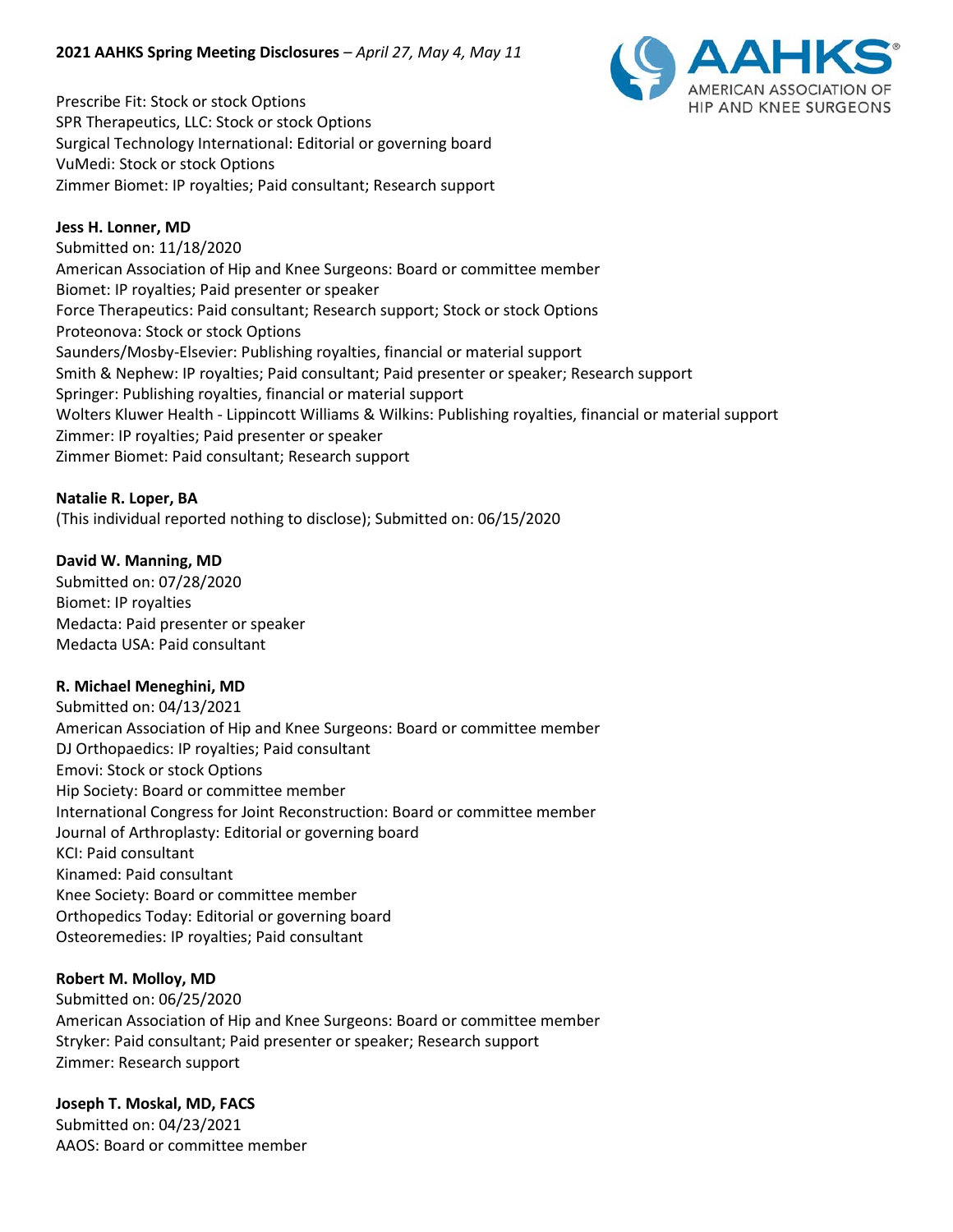

American Association of Hip and Knee Surgeons: Board or committee member Corin U.S.A.: IP royalties; Paid consultant DePuy, A Johnson & Johnson Company: IP royalties Heraeus Medical: Paid presenter or speaker Stryker: Paid consultant; Paid presenter or speaker Think Surgical: Stock or stock Options United Orthopaedic Company: Paid consultant

### **Denis Nam, MD, MSc**

Submitted on: 06/01/2020 KCI: Paid consultant; Research support Stryker: Paid consultant Zimmer: Research support

#### **Douglas E. Padgett, MD**

Submitted on: 06/09/2020 DJ Orthopaedics: IP royalties; Paid consultant; Paid presenter or speaker Evolve Orthopaedics: Stock or stock Options Hospital For Special Surgery: Board or committee member Journal of Arthroplasty: Editorial or governing board Orthophor: Stock or stock Options Parvizi Surgical Innovations: Stock or stock Options Tangen: Stock or stock Options The Hip Society: Board or committee member

#### **Brian S. Parsley, MD**

Submitted on: 07/14/2020 American Association of Hip and Knee Surgeons: Board or committee member Conformis: Paid presenter or speaker; Research support Conformis Inc.: IP royalties; Stock or stock Options Stryker: Research support

#### **Christopher E. Pelt, MD**

Submitted on: 06/15/2020 AAOS: Board or committee member American Association of Hip and Knee Surgeons: Board or committee member Joint Development, LLC: Stock or stock Options KCI: Paid consultant; Paid presenter or speaker Smith & Nephew: Paid consultant; Paid presenter or speaker TJO (Total Joint Orthopedics): IP royalties; Paid consultant; Paid presenter or speaker Zimmer Biomet: Paid consultant; Paid presenter or speaker; Research support

#### **Gregory G. Polkowski II, MD, MSc**

Submitted on: 04/14/2021 American Association of Hip and Knee Surgeons: Board or committee member Bone Support: Paid consultant DJ Orthopaedics: IP royalties; Paid consultant

**Adam J. Rana, MD** Submitted on: 09/18/2020 Smith & Nephew: Paid consultant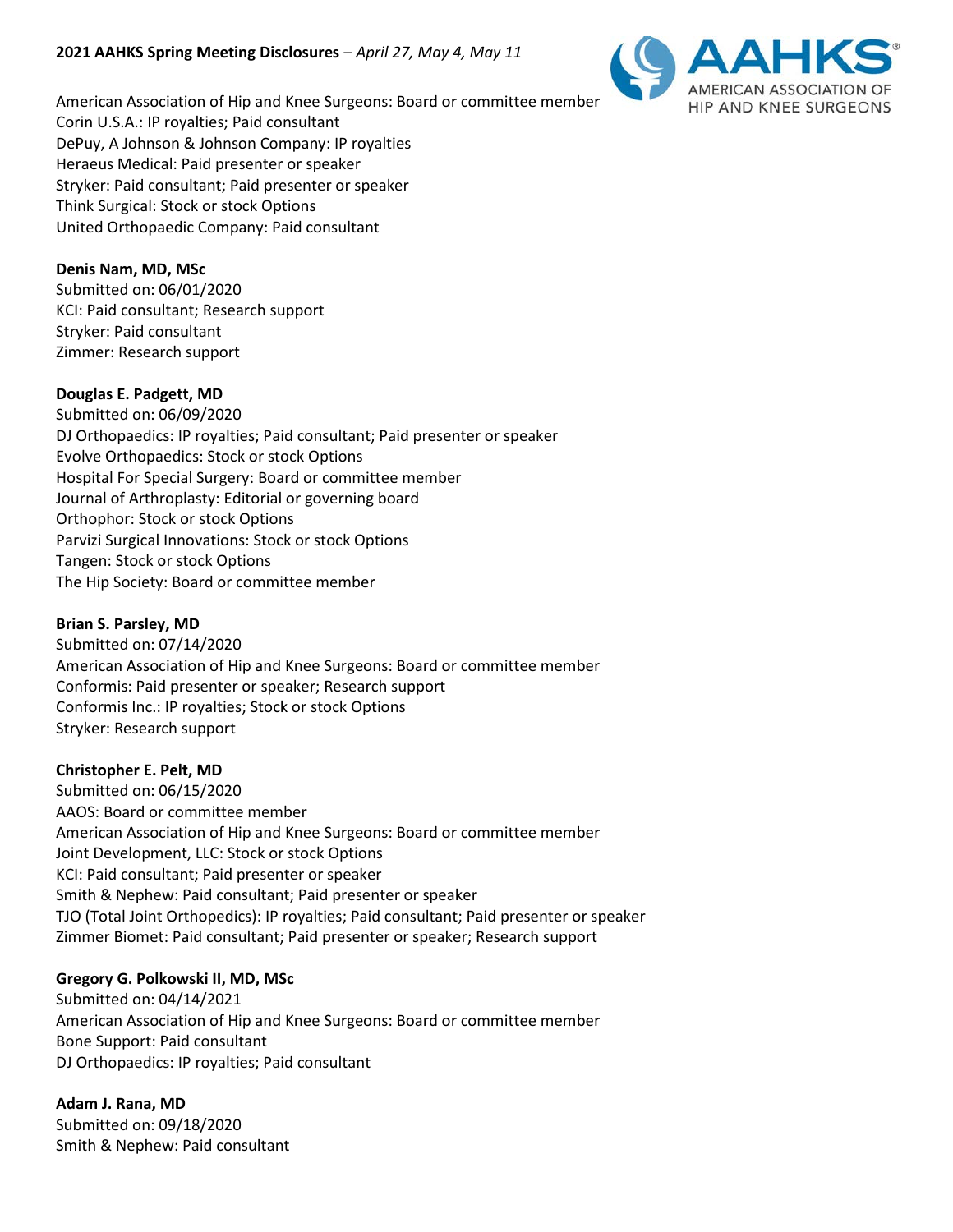

#### **Harold W. Rees, MD**

Submitted on: 10/06/2020 AAOS: Board or committee member American Association of Hip and Knee Surgeons: Board or committee member Journal of Arthroplasty: Editorial or governing board Orthopedics: Editorial or governing board PLOS one: Editorial or governing board

#### **Adam A. Sassoon, MD, MS**

Submitted on: 02/11/2021 American Association of Hip and Knee Surgeons: Board or committee member Biocomposites Inc.: Paid consultant Biocomposites, Inc.: Research support Journal of Knee Surgery: Editorial or governing board Orthalign: Paid consultant Smith & Nephew: Paid consultant

#### **H. Del Schutte, MD**

Submitted on: 09/02/2020 Exactech, Inc: Paid consultant; Paid presenter or speaker Medtronic: Paid presenter or speaker South Carolina Orthopedic Society: Board or committee member

#### **Ran Schwarzkopf, MD**

Submitted on: 04/15/2021 AAOS: Board or committee member American Association of Hip and Knee Surgeons: Board or committee member Arthroplasty Today: Editorial or governing board Gauss surgical: Stock or stock Options Intelijoint: Paid consultant; Stock or stock Options Journal of Arthroplasty: Editorial or governing board PSI: Stock or stock Options Smith & Nephew: IP royalties; Paid consultant; Research support

#### **Vivek M. Shah, MD**

Submitted on: 06/03/2020 DePuy, A Johnson & Johnson Company: Paid consultant Zimmer: Paid consultant

#### **Rafael J. Sierra, MD**

Submitted on: 10/07/2020 American Association of Hip and Knee Surgeons: Board or committee member Anchor study group: Board or committee member Biomet: Paid consultant; Paid presenter or speaker Cytori: Research support DePuy, A Johnson & Johnson Company: Research support Journal of Arthroplasty: Editorial or governing board Knee Society: Board or committee member Link Orthopaedics: IP royalties; Paid consultant Midamerica orthopedic society: Board or committee member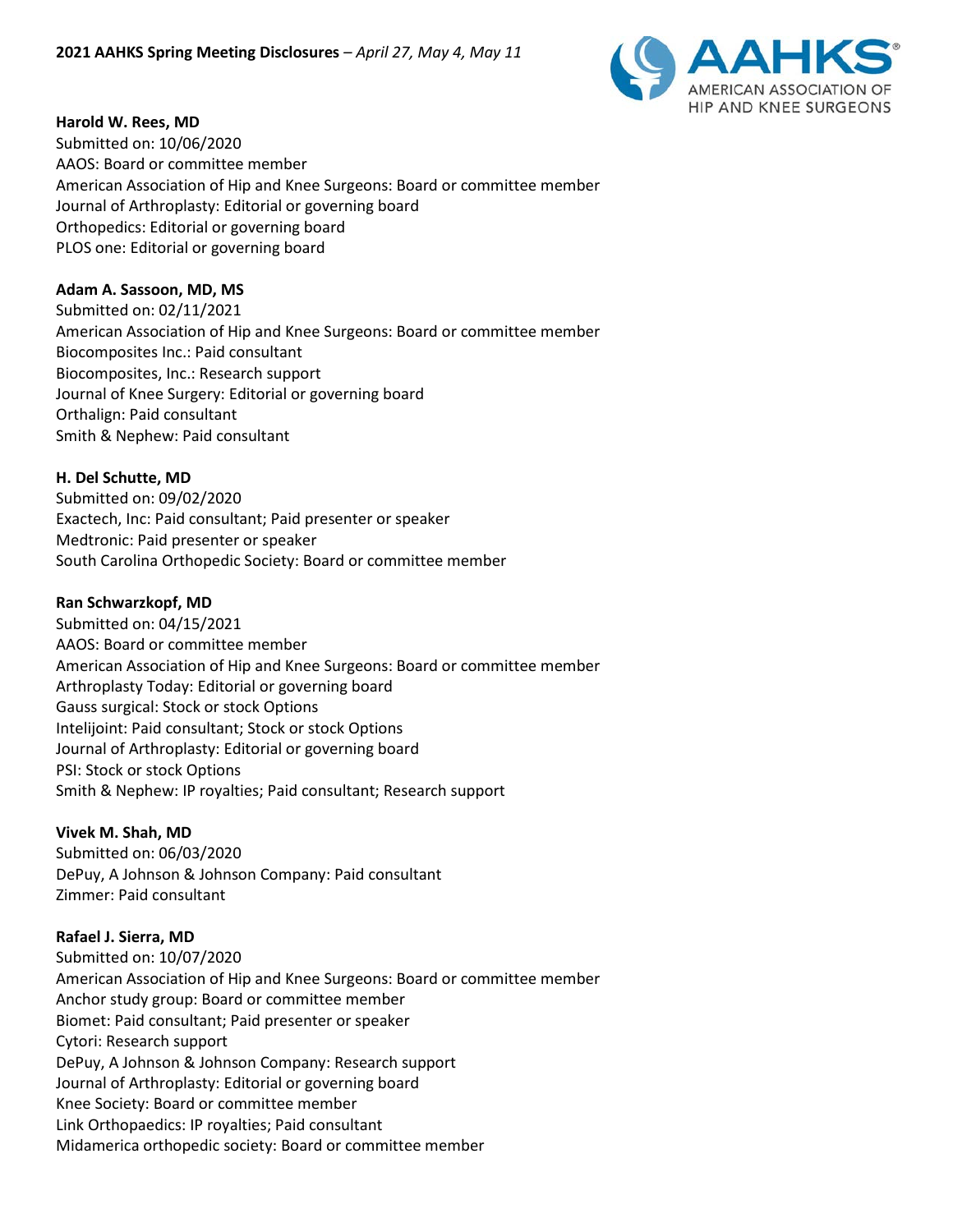

Muller Foundation: Board or committee member Orthalign: IP royalties Orthoalign: Paid consultant; Stock or stock Options Springer: Publishing royalties, financial or material support Stryker, Biomet: Research support Think: Paid consultant Zimmer: IP royalties; Research support

### **Scott M. Sporer, MD, MS**

Submitted on: 10/13/2020 American Joint Replacement Registry: Board or committee member DJO Surgical: IP royalties; Paid consultant Hip Society: Board or committee member Osteoremedies: IP royalties; Paid consultant SLACK Incorporated: Publishing royalties, financial or material support Stryker: Research support Zimmer: IP royalties; Research support

#### **Bryan D. Springer, MD**

Submitted on: 03/09/2021 AJRR: Board or committee member American Association of Hip and Knee Surgeons: Board or committee member Arthroplasty Today: Editorial or governing board Convatec: Paid consultant ICJR: Board or committee member Joint purifications systems.: Other financial or material support Journal of Arthroplasty: Editorial or governing board Osteoremedies: IP royalties; Paid consultant Stryker: IP royalties; Paid consultant

#### **Jeffrey B. Stambough, MD**

Submitted on: 04/01/2021 American Association of Hip and Knee Surgeons: Board or committee member American Joint Replacement Registry (AJRR): Board or committee member Journal of Arthroplasty: Editorial or governing board Medacta: Paid consultant Smith & Nephew: Paid consultant

#### **Benjamin M. Stronach, MD, MS**

Submitted on: 07/05/2020 AAOS: Board or committee member American Association of Hip and Knee Surgeons: Board or committee member DePuy, A Johnson & Johnson Company: Research support DJ Orthopaedics: Paid consultant; Paid presenter or speaker Joint Development LLC: Stock or stock Options Mississippi Orthopaedic Society: Board or committee member OrthAlign: Paid consultant Sawbones/Pacific Research Laboratories: IP royalties Smith & Nephew: Paid consultant Tightline Development LLC: IP royalties